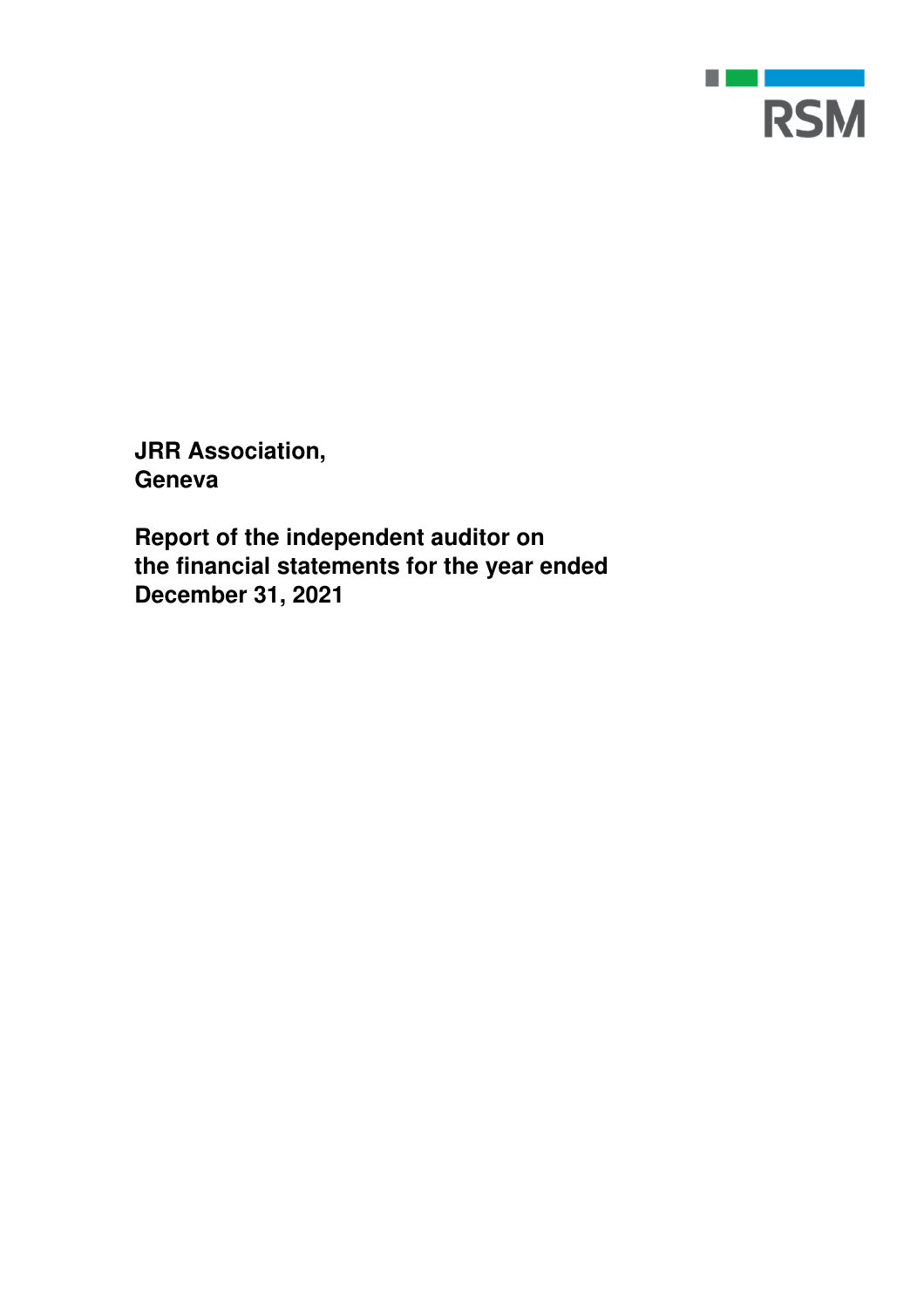

Report of the independent auditor to the Executive Board of JRR Association, Geneva

**RSM Audit Switzerland SA** 

Boulevard du Pont-d 'Arve 28 1205 Geneva Switzerland

> T: +41 22 888 50 50 F: +41 22 300 53 47 www.rsmch.ch

We have audited the financial statements of JRR Association, Geneva, which comprise the balance sheet, statement of receipts and expenses and notes for the year-ended December 31, 2021.

#### Executive Director's Responsibility

The Executive Director's is responsible for the preparation of these financial statements prepared in accordance with the accounting principles prescribed by the Swiss Code of Obligations and those disclosed in the accompanying notes, and JRR Association's by-laws. This responsibility includes designing, implementing and maintaining an internal control system relevant to the preparation of financial statements that are free from material misstatement, whether due to fraud or error. The Executive Director is further responsible for selecting and applying appropriate accounting policies and making accounting estimates that are reasonable in the circumstances.

#### Auditor's Responsibility

Our responsibility is to express an opinion on these financial statements based on our audit. We conducted our audit in accordance with Swiss law and Swiss Auditing Standards. Those standards require that we plan and perform the audit to obtain reasonable assurance whether the financial statements are free from material misstatement.

An audit involves performing procedures to obtain audit evidence about the amounts and disclosures in the financial statements. The procedures selected depend on the auditor's judgment, including the assessment of the risks of material misstatement of the financial statements, whether due to fraud or error. In making those risk assessments, the auditor considers the internal control system relevant to the entity's preparation of the financial statements in order to design audit procedures that are appropriate in the circumstances, but not for the purpose of expressing an opinion on the effectiveness of the entity's internal control system. An audit also includes evaluating the appropriateness of the accounting policies used and the reasonableness of accounting estimates made, as well as evaluating the overall presentation of the financial statements. We believe that the audit evidence we have obtained is sufficient and appropriate to provide a basis for our audit opinion.

#### **Opinion**

In our opinion, the financial statements for the year ended December 31, 2021 comply with the accounting principles prescribed by the Swiss Code of Obligations and those disclosed in the accompanying notes, and JRR Association's by-laws.

#### RSM Audit Switzerland SA

Digitally signed by Jeremy Howarth (Qualified Signature)

JR Howarth M Kulak Audit expert Auditor in charge

Digitally signed by Meltem Kulak (Qualified Signature)

Geneva, May 9, 2022

**THE POWER OF BEING UNDERSTOOD**  AUDIT │ TAX │ CONSULTING Enclosures: Financial statements (balance sheet, statement of receipts and expenses and notes)

RSM Audit Switzerland SA is a member of the RSM network and trades as RSM. RSM is the trading name used by the members of the RSM network. Each member of the RSM network is an independent accounting and consulting firm which practices in its own right. The RSM network is not itself a separate legal entity in any jurisdiction.

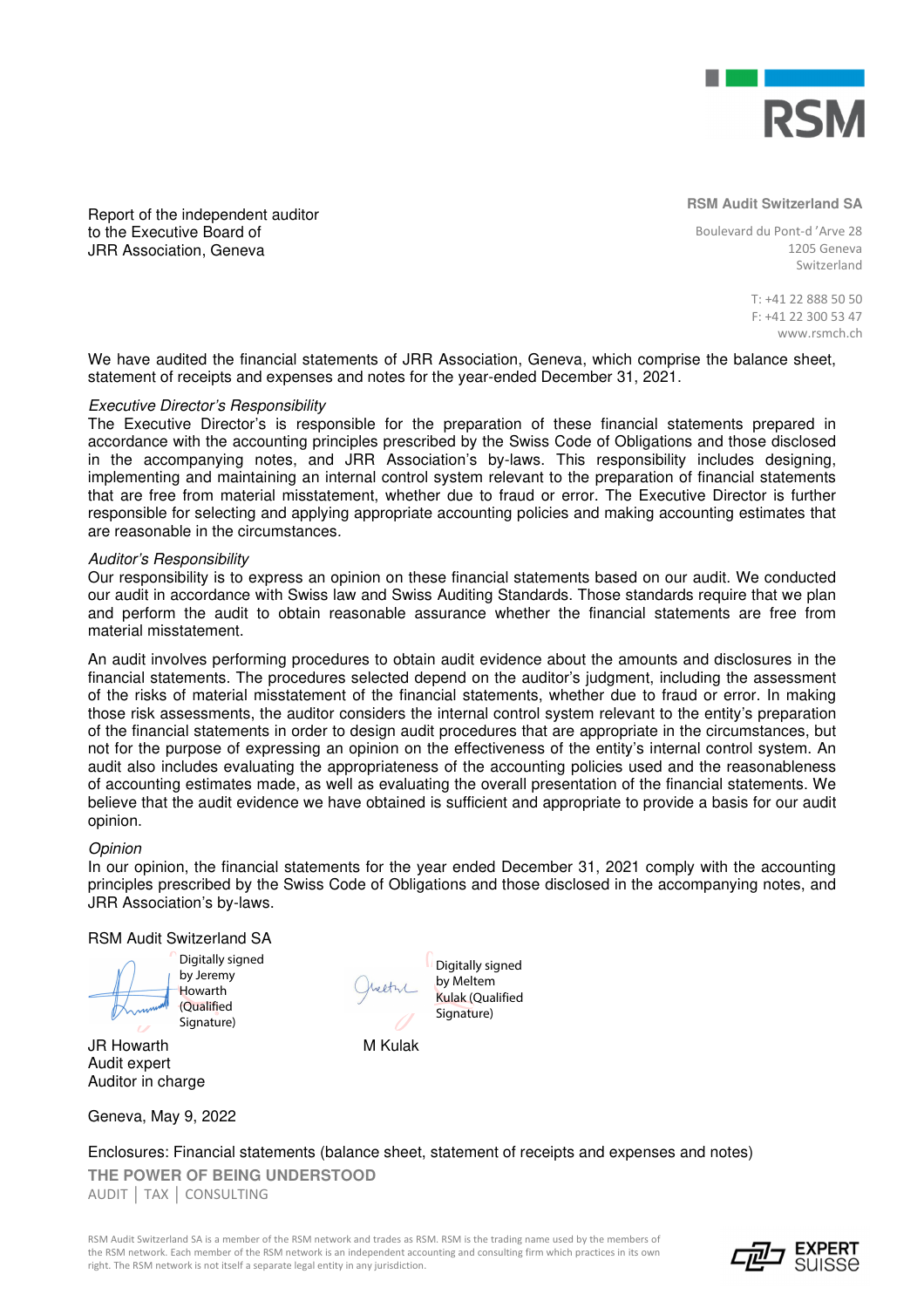**Balance sheet as at 31 December, (in CHF)**

|                                                                             | <b>Notes</b> | 2021         | 2020         |
|-----------------------------------------------------------------------------|--------------|--------------|--------------|
| <b>Assets</b>                                                               |              |              |              |
| <b>Current assets</b>                                                       |              |              |              |
| Cash and cash equivalents and current assets with a<br>stock exchange price | 3.1          | 1'643'289.32 | 1'339'135.53 |
| Prepaid expenses and accrued income                                         | 3.2          | 15'641.94    | 121'260.79   |
| <b>Total current assets</b>                                                 |              | 1'658'931.26 | 1'460'396.32 |
| Financial assets                                                            | 3.3          | 47'973.40    | 21'423.40    |
| <b>Non-current assets</b>                                                   |              | 47'973.40    | 21'423.40    |
| <b>Total assets</b>                                                         |              | 1'706'904.66 | 1'481'819.72 |
| <b>Liabilities and funds</b>                                                |              |              |              |
| <b>Current liabilities</b>                                                  |              |              |              |
| Other short-term liabilities                                                |              | 110'365.51   | 116'401.30   |
| <b>Total current liabilities</b>                                            |              | 110'365.51   | 116'401.30   |
| <b>Total liabilities</b>                                                    |              | 110'365.51   | 116'401.30   |
| <b>Funds</b>                                                                |              |              |              |
| Donor funds                                                                 | 3.4          | 672'707.98   | 526'418.08   |
| <b>JRR</b> funds                                                            | 3.5          | 923'831.17   | 839'000.34   |
| <b>Total funds</b>                                                          |              | 1'596'539.15 | 1'365'418.42 |
| <b>Total liabilities and funds</b>                                          |              | 1'706'904.66 | 1'481'819.72 |

The accompanying notes are an integral part of these financial statements.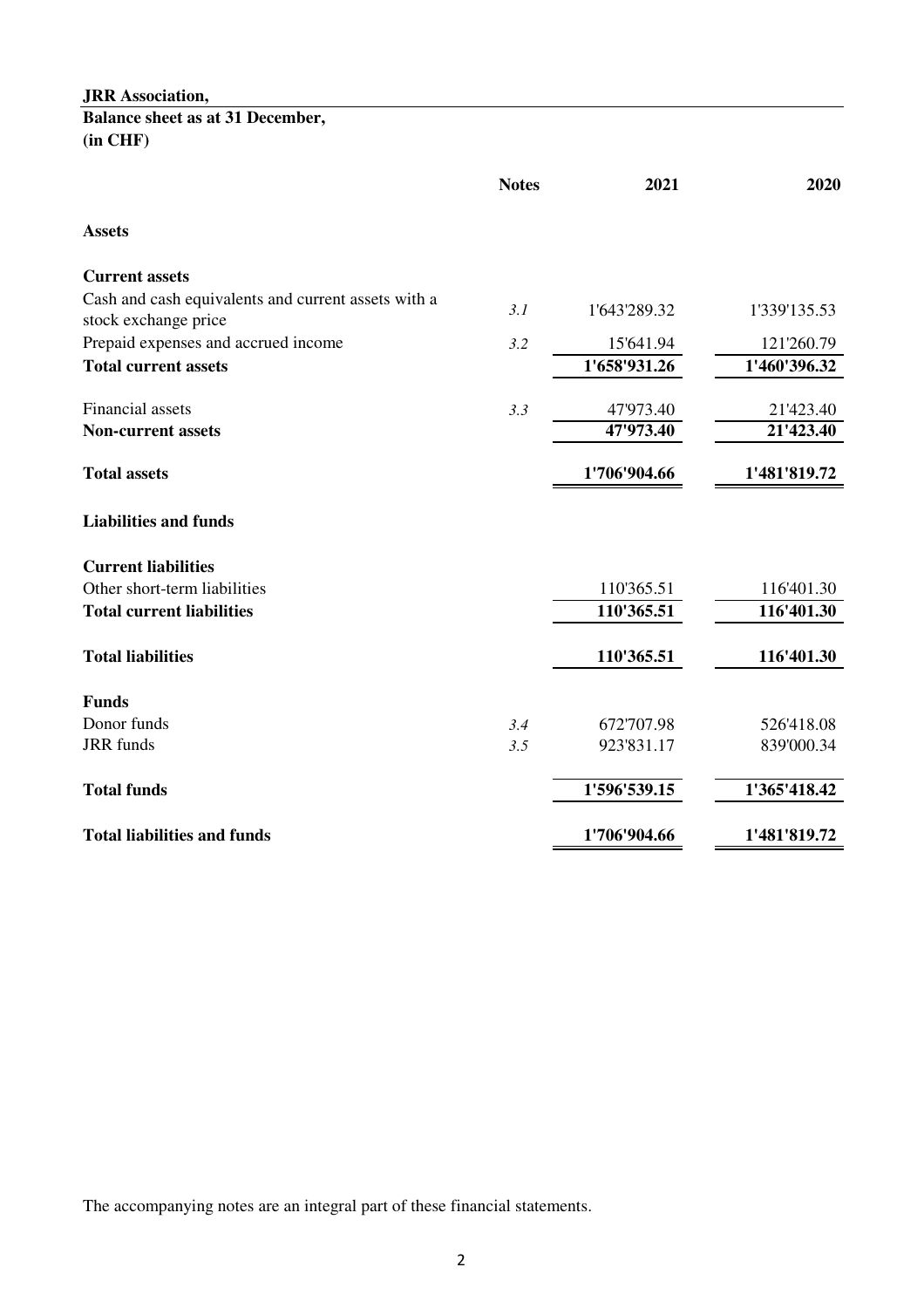# **Statement of receipts and expenses for the year ended 31 December, (in CHF)**

|                                                   | <b>Notes</b>   | 2021           | 2020         |
|---------------------------------------------------|----------------|----------------|--------------|
| <b>Receipts</b>                                   |                |                |              |
| Revenue from donors                               | 3.6 & 3.8      | 5'163'070.31   | 3'000'873.29 |
| <b>Total operating income</b>                     |                | 5'163'070.31   | 3'000'873.29 |
| <b>Operating expenses</b>                         |                |                |              |
| Personnel expenses                                | $\overline{2}$ | 1'559'908.00   | 1'306'154.04 |
| Rent and utilities                                |                | 135'620.46     | 124'784.38   |
| General and Administration expenses               |                | 206'567.06     | 197'695.72   |
| Consultant fees                                   |                | 173'695.10     | 168'060.63   |
| Outreach expenses                                 |                | 6'276.22       | 8'050.97     |
| Professional fees                                 |                | 59'660.67      | 49'015.95    |
| Executive Board and Assembly / Committee expenses |                |                | 1'518.29     |
| Other operating expenses                          |                | 2'680'390.25   | 1'578'593.80 |
| Deployments                                       | 3.9            | 2'334'520.72   | 1'020'997.18 |
| Recruitment expenses, including sponsorships      | 3.10           | 52'796.31      | 108'295.01   |
| JRR USA                                           | 3.11           | 293'073.22     | 449'301.61   |
| <b>Total operating expenses</b>                   |                | 4'822'117.76   | 3'433'873.78 |
| <b>Operating result</b>                           |                | 340'952.55     | (433'000.49) |
| Financial expenses                                |                | (74'331.55)    | (50'026.51)  |
| Interest expense                                  |                | (418.47)       | (709.05)     |
| Other financial expenses                          |                | (18'747.66)    | (8'671.65)   |
| Foreign exchange gain / loss - net                |                | (55'165.42)    | (40'645.81)  |
| Total non-operating income / (expenses)           |                | (74'331.55)    | (50'026.51)  |
| Excess / (shortage) of receipts over expenses     |                | 266'621.00     | (483'027.00) |
| <b>Total release of funds</b>                     | $3.6 - 3.7$    | 878'612.00     | 1'354'297.00 |
| <b>Total allocation to funds</b>                  | 3.7            | (1'145'233.00) | (871'270.00) |
| Net surplus or (deficit) for the period           |                |                |              |

The accompanying notes are an integral part of these financial statements.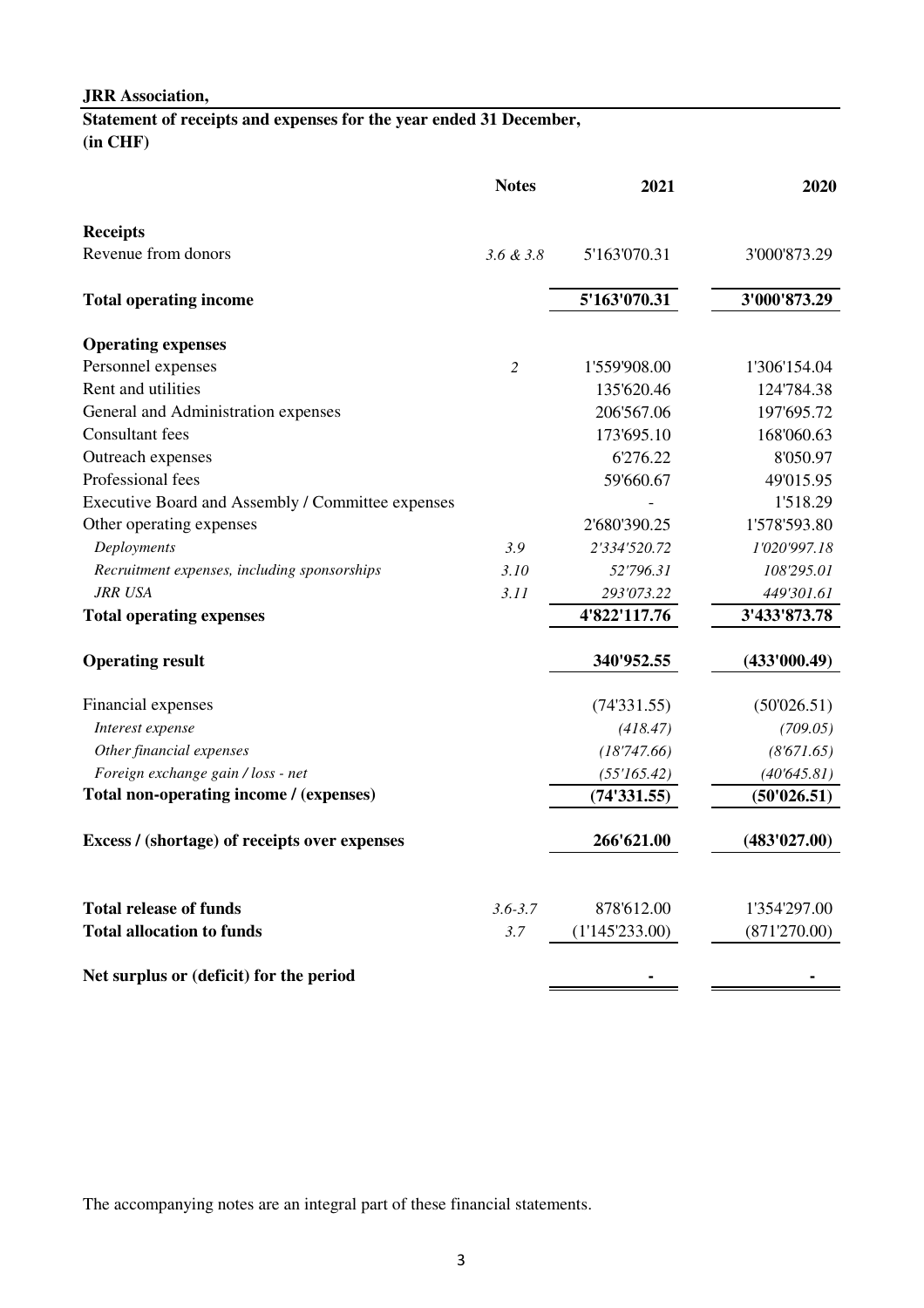### **JRR Association, Notes to the financial statements as at 31 December, 2021 (in CHF)**

### **Note 1 - General Information**

JRR Association, Geneva ("JRR" or the "Association") is a non-profit international association established under Swiss law on 11 December 2012. In accordance with its authority under Part VI of the by-laws of JRR, the JRR General Assembly has, through the Executive Board, appointed RSM Audit Switzerland SA as its external auditor.

Under its mandate pursuant to the 'Organizational Structure and Guidelines for Participation – Justice Rapid Response' the Executive Board exercises oversight and provides strategic direction to the JRR Secretariat through the JRR Executive Director. The accompanying audit report is therefore provided to the Executive Board acting on behalf of the JRR General Assembly pursuant to Part VI Article 19 of the JRR by-laws.

### **Note 2 - Key accounting and valuation principles**

### *Principles of financial reporting*

The present annual financial statements have been established in compliance with the principles of Swiss law, particularly with the articles on the commercial accounting and the financial statements presentation (Art. 957 to 962 CO).

### *Foreign currency translation*

Assets and liabilities recorded in foreign currencies are converted into Swiss francs at the exchange rate prevailing at the date of the financial statements. Income and expenses recorded in foreign currencies are converted in Swiss francs at the exchange rate prevailing at the date of the transaction.

Any realized foreign exchange ("FX") gains and losses are included in the statement of receipts and expenses for the year. Unrealized foreign exchange gains and losses, that are created by JRR receiving donor funds not denominated in CHF, are booked for in the JRR Fund.

### *Donor revenues and expenses recognition*

Donor revenues concerning the year under review are recorded as income only upon their receipt.

Receipts from donors can concern different accounting periods. Unused donor revenues that concern subsequent accounting periods are credited to the relevant donor fund and used in the applicable subsequent years.

The JRR Reserve Fund has been established in 2013, the purpose is to provide a mechanism to manage cash flow. It is funded through the JRR 12% administrative fee, the roster management and deployment coordination fee or by donors who have given unrestricted funding, after all other JRR core costs are expensed.

The deployment coordination fee has been established in 2016, the purpose is to be able to reflect partial recuperation of the costs born by JRR for the deployment services provided internally by JRR.

Expenses are recognized when they are incurred and are included in the accounts of the period to which they relate.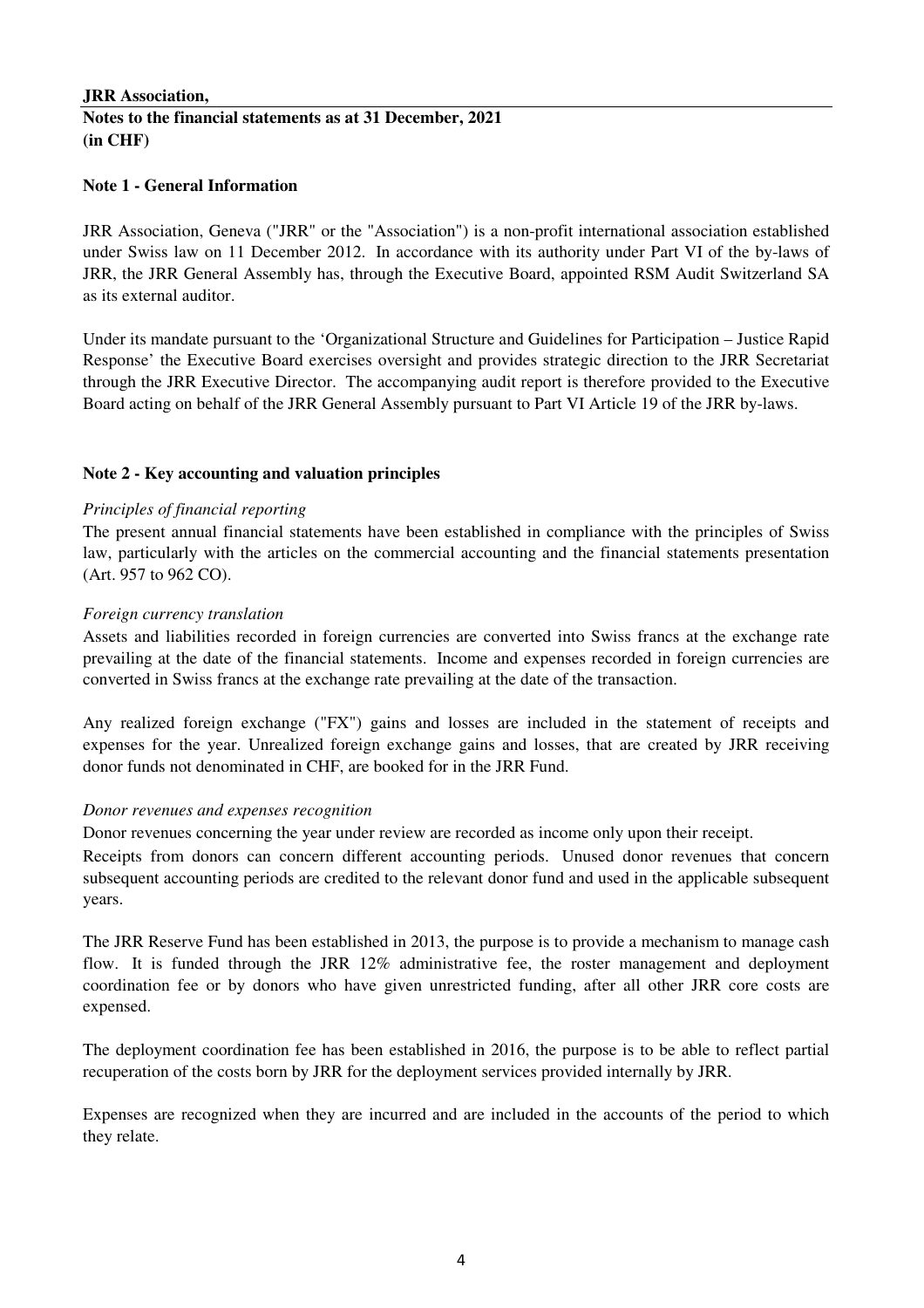## **Notes to the financial statements as at 31 December, 2021 (in CHF)**

### **Note 2 - Key accounting and valuation principles (cont'd)**

### *Personnel and consultant costs*

The Association has an annual average of over 16 full-time positions (2020 - 15 full-time positions).

In 2021, JRR personnel fell into following categories:

First are personnel seconded by their governments (i.e. The JRR Executive Director by Finland; the Public Partnerships and Monitoring & Evaluation Manager by Canada.)

Second are salaried employees in Geneva, Switzerland: Director of Operations, Finance Director, Head of International Justice Program / Senior Gender & Child Rights Advisor, Recruitment & Certification Manager, Roster Manager, Public Partnerships and M&E Officer, Accounting & Finance Officer, Finance & Deployment Associate, Public Communications Officer, five Program Officers, two Program Associates, Operations Assistant.

Third are salaried employees in JRR USA: Head of Civil Society Program/MC, three Program Associates, and a part-time administrative/finance assistant.

Finally, JRR used two consultants, one based in Dublin, Ireland who provided management as the Head of the National Justice Program and Public Partnership Unit Support and a second one based in Nairobi, Kenya as Program Officer.

The costs of the salaried employees and consultants are included in the present financial statements. Seconded personnel costs are covered by the respective governments and are not expensed to JRR.

### **Note 3 - Information on balance sheet and income statement items**

### **3.1 Cash and cash equivalents and current assets with a stock exchange**

|                                         | 2021      | 2020      |
|-----------------------------------------|-----------|-----------|
| of which in CHF                         | 399'975   | 891'650   |
| of which in USD                         | 449'456   | 112'798   |
| of which in EUR                         | 644'017   | 185'893   |
| of which in GBP                         | 120'970   | 28'356    |
| of which in CAD                         | 28'872    | 120'438   |
| <b>Total</b>                            | 1'643'289 | 1'339'136 |
| 3.2 Prepaid expenses and accrued income |           |           |
|                                         | 2021      | 2020      |
| Prepaid expenses                        | 15'642    | 29'770    |
| Accrued income - UN Women               |           | 91'491    |
| <b>Total</b>                            | 15'642    | 121'261   |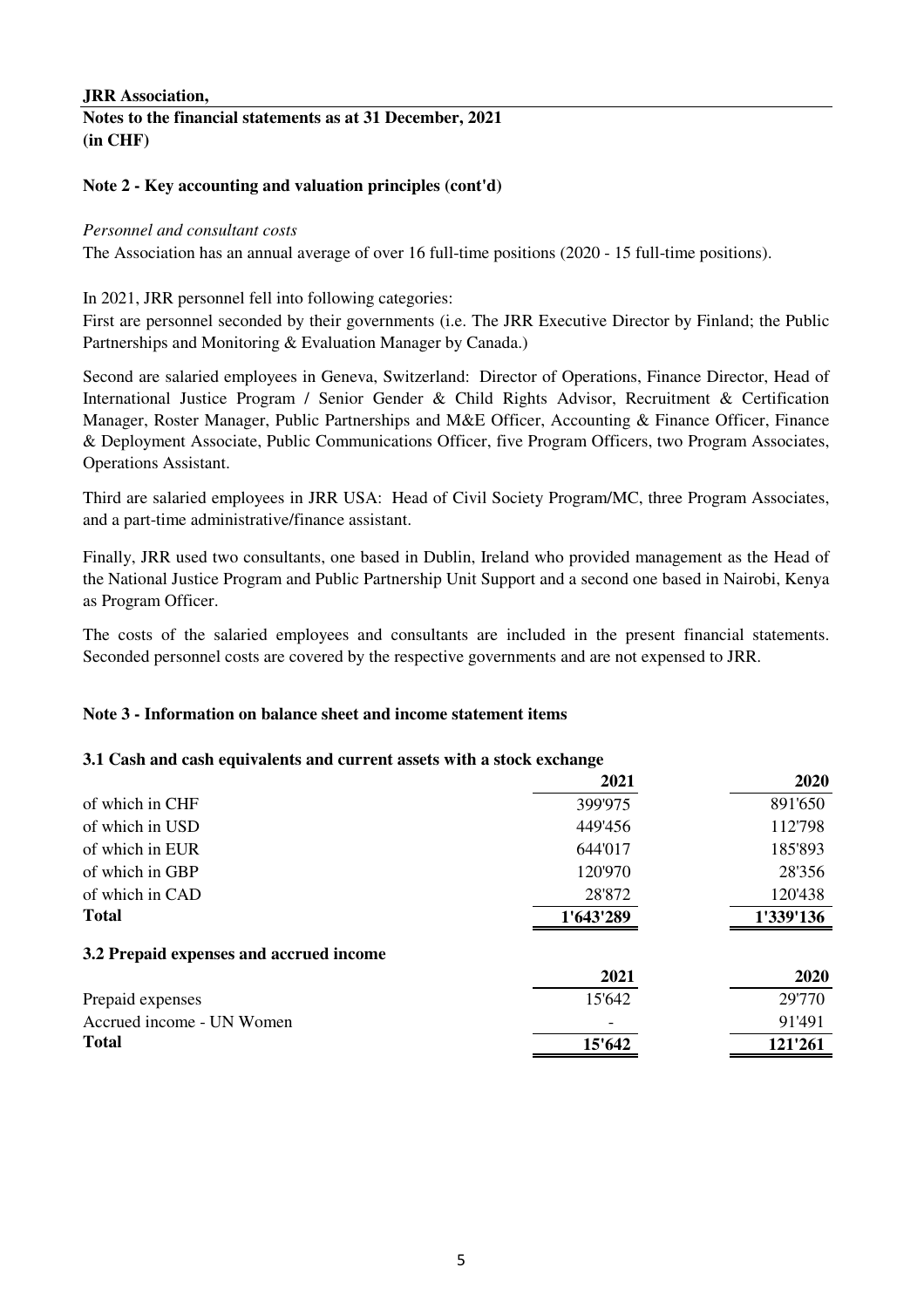**Notes to the financial statements as at 31 December, 2021 (in CHF)**

## **Note 3 - Information on balance sheet and income statement items (cont'd)**

### **3.3 Financial assets**

| 2021   | 2020   |
|--------|--------|
| 47'973 | 21'423 |
| 47'973 | 21'423 |
|        |        |

## **3.4 Donor funds**

JRR released the following in 2021 and in 2020 from the funds carried over from prior year:

|                                  | 2021    | 2020    |
|----------------------------------|---------|---------|
| Belgium                          | 58'033  |         |
| Canada Fund                      | 3'184   | 498'477 |
| Denmark Fund                     |         | 266'866 |
| International Media Support Fund |         | 26'883  |
| Ireland (DFAT) Fund              | 53'266  | 53'446  |
| Liechtenstein Fund               | 70'000  | 43'060  |
| Switzerland Fund                 | 300'000 | 25'470  |
| UN Women Fund                    | 41'935  | 45'330  |
| <b>Total</b>                     | 526'418 | 959'532 |

The following revenues received in 2021 and in 2020 were deferred to the relevant funds for use as in 2022 and in 2021 respectively:

|                       | 2021    | 2020    |
|-----------------------|---------|---------|
| Belgium Fund          |         | 58'033  |
| Canada Fund           |         | 3'184   |
| Germany (GIZ)         | 12'285  |         |
| Ireland (DFAT) Fund   | 48'343  | 53'266  |
| Liechtenstein Fund    | 70'000  | 70'000  |
| Netherlands Fund      | 361'719 |         |
| Oak Fund              | 37'408  |         |
| Switzerland Fund      |         | 300'000 |
| Canton of Geneva Fund | 17'254  |         |
| City of Geneva Fund   | 25'116  |         |
| UN Women Fund         |         | 41'935  |
| United Kingdom Fund   | 100'582 |         |
| <b>Total</b>          | 672'708 | 526'418 |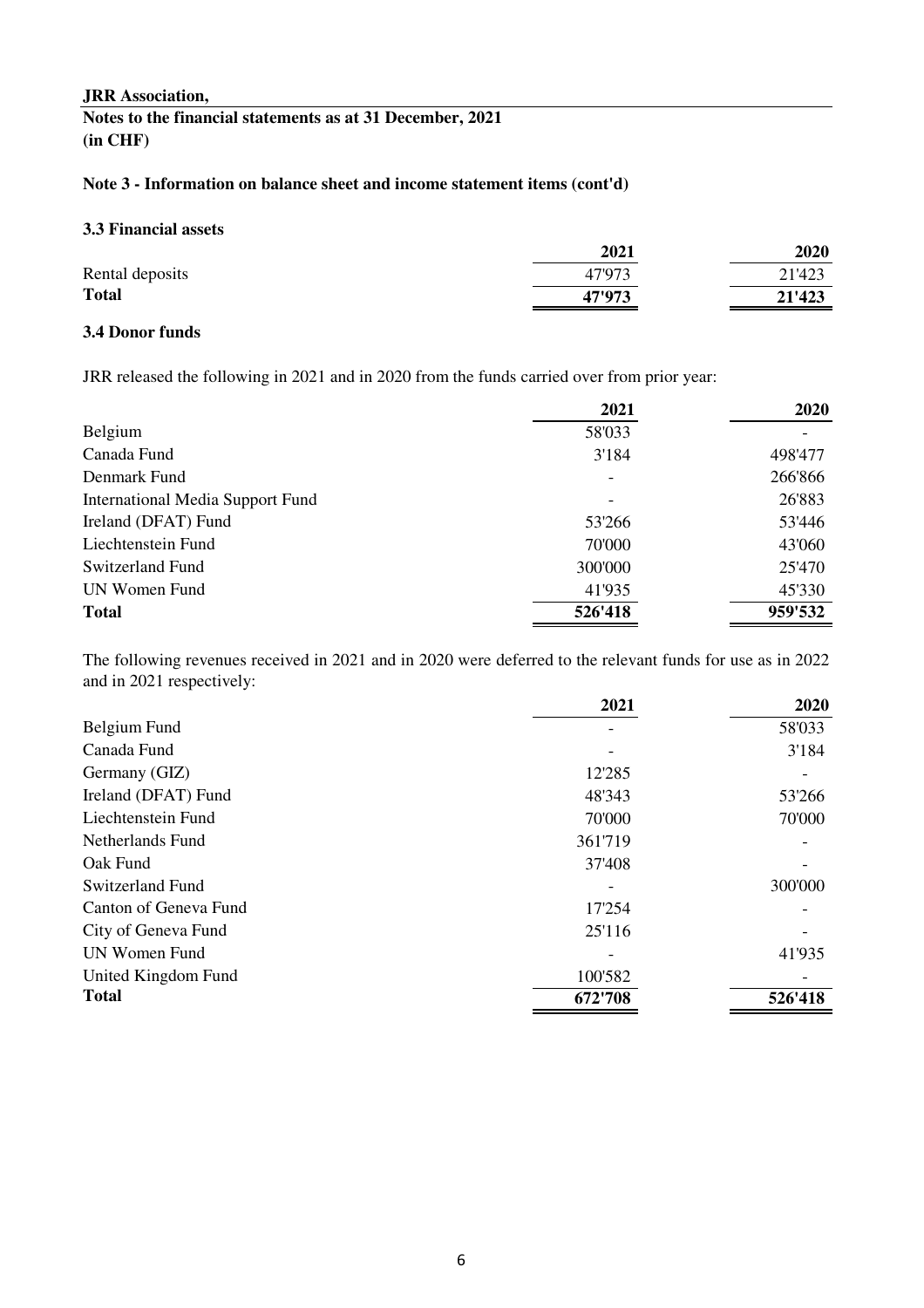**Notes to the financial statements as at 31 December, 2021 (in CHF)**

### **Note 3 - Information on balance sheet and income statement items (cont'd)**

### **3.5 JRR fund**

|                                                                 | 2021      | 2020     |
|-----------------------------------------------------------------|-----------|----------|
| <b>JRR</b> Fund accumulated as of Jan 1,                        | 839'000   | 906'013  |
| Allocated from donor funds                                      | 472'525   | 344'852  |
| Funds used                                                      | (352'194) | (394765) |
| Realized foreign exchange (gains)/ losses during the year - net | 53'189    | 40'637   |
| Unrealized foreign exchange (loss) / gain end of the year - net | (88'689)  | (57'736) |
| JRR fund accumulated as of Dec 31,                              | 923'831   | 839'000  |

The realized foreign exchange difference is due to foreign currency donor funding received at the rate of the actual bank transfer versus the project expenditures which are incurred at the actual rates as of date of the expense.

The unrealized foreign exchange difference is due to the mandatory end-of-year revaluation of all balance sheet accounts held in foreign currencies at the 31 December 2021 FX rate set by European Commission.

### **3.6 Fund movements**

A summary of Donor funds and JRR fund movements during the year 2021 is shown below:

|                                          | <b>Funds carried</b><br>from 2020<br>Note 3.4 - 3.5 | <b>Additional</b><br>funds received<br>during 2021<br>Note 3.8 | <b>Allocated to</b><br><b>JRR Fund</b><br>Note 3.7 | <b>Funds</b> used | <b>Funds carried</b><br>to 2022<br>Note $3.4$ |
|------------------------------------------|-----------------------------------------------------|----------------------------------------------------------------|----------------------------------------------------|-------------------|-----------------------------------------------|
| Australia                                |                                                     | 68'745                                                         |                                                    | (68'745)          |                                               |
| Belgium                                  | 58'033                                              | 215'533                                                        | (25'427)                                           | (248'139)         |                                               |
| Canada                                   | 3'184                                               | 143'187                                                        | (17'541)                                           | (128'830)         |                                               |
| Denmark                                  |                                                     | 146'150                                                        | (9'561)                                            | (136'589)         |                                               |
| Finland                                  |                                                     | 493'425                                                        | (33'762)                                           | (459'663)         |                                               |
| Deutsche Gesellschaft für Internationale |                                                     | 15'660                                                         | (337)                                              | (3'038)           | 12'285                                        |
| Interpeace (IPG)                         |                                                     | 2'087                                                          | (228)                                              | (1'859)           |                                               |
| Ireland (DFAT)                           | 53'266                                              | 53'940                                                         | (5'232)                                            | (53'632)          | 48'343                                        |
| Liechtenstein                            | 70'000                                              | 70'000                                                         | (5'357)                                            | (64'643)          | 70'000                                        |
| Luxembourg                               |                                                     | 26'640                                                         |                                                    | (26'640)          |                                               |
| Netherlands                              |                                                     | 834'614                                                        | (10'147)                                           | (462'747)         | 361'719                                       |
| Oak Foundation                           |                                                     | 89'175                                                         | (5'723)                                            | (46'043)          | 37'408                                        |
| <b>OHCHR</b>                             |                                                     | 66'666                                                         |                                                    | (66'666)          |                                               |
| Republic of Korea (KOICA)                |                                                     | 87'764                                                         | (9'332)                                            | (78'432)          |                                               |
| Switzerland                              | 300'000                                             | 650'000                                                        | (87'614)                                           | (862'386)         |                                               |
| Canton of Geneva                         |                                                     | 30'000                                                         | (1'366)                                            | (11'381)          | 17'254                                        |
| City of Geneva                           |                                                     | 59'808                                                         | (3'717)                                            | (30'975)          | 25'116                                        |
| United Kingdom (FCO)                     |                                                     | 505'869                                                        | (36'955)                                           | (368'332)         | 100'582                                       |
| <b>UN Women</b>                          | 41'935                                              | 34'088                                                         | (56'800)                                           | (19'223)          |                                               |
| World Health Organization (WHO)          |                                                     | 1'567'092                                                      | (163'426)                                          | (1'403'666)       |                                               |
| <b>JRR</b> Fund used                     | 352'194                                             |                                                                |                                                    | (352'194)         |                                               |
| FX revaluation impact on donor funding   |                                                     | 2'627                                                          |                                                    | (2'627)           |                                               |
| <b>Total</b>                             | 878'612                                             | 5'163'070                                                      | (472'525)                                          | (4'896'450)       | 672'708                                       |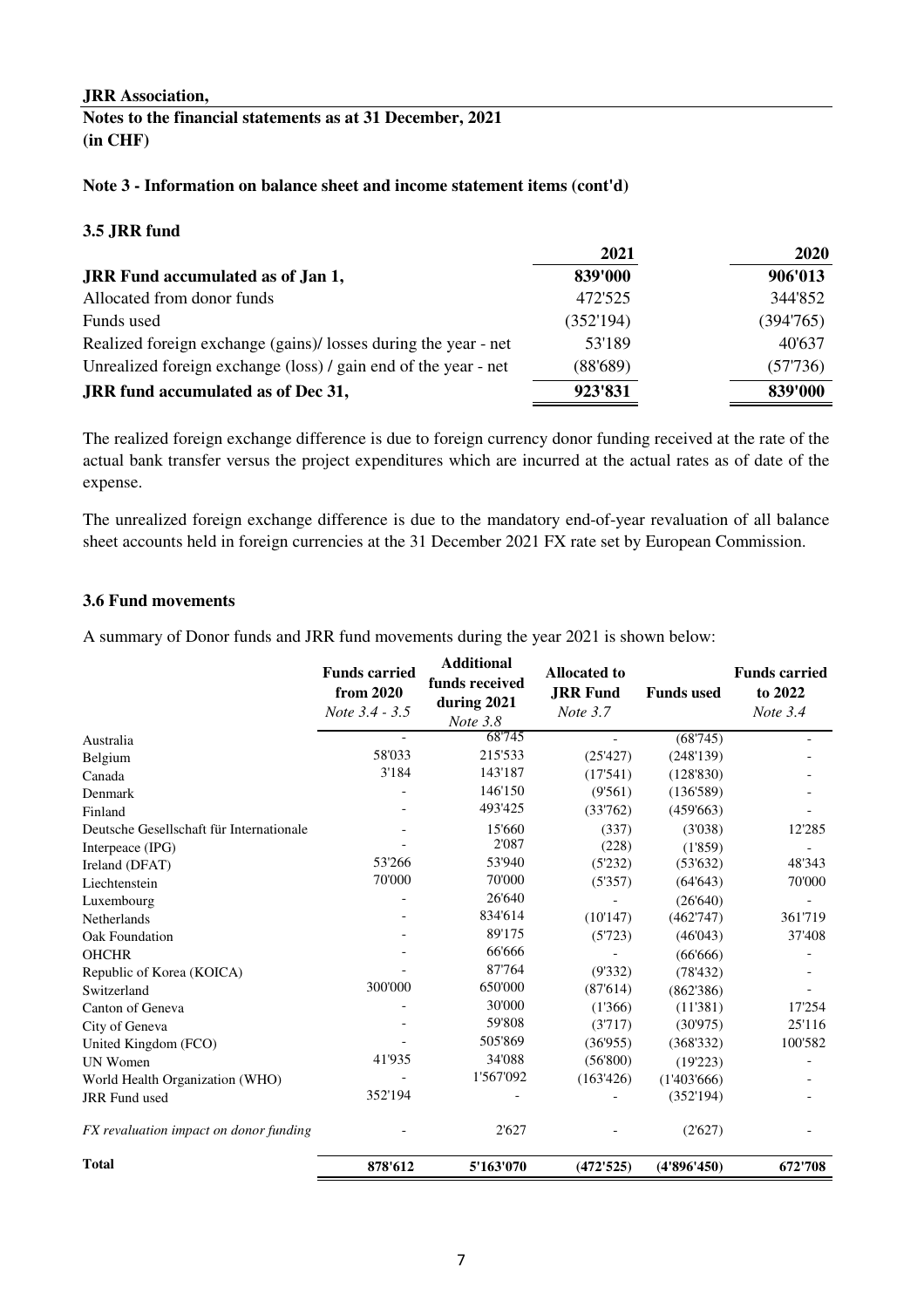**Notes to the financial statements as at 31 December, 2021 (in CHF)**

### **Note 3 - Information on balance sheet and income statement items (cont'd)**

### **3.7 Fund allocations**

|                                                           | 2021      | 2020      |
|-----------------------------------------------------------|-----------|-----------|
| Release of JRR fund                                       | 352'194   | 394'765   |
| Release of donor funds                                    | 526'418   | 959'532   |
| <b>Total releases - Note 3.6</b>                          | 878'612   | 1'354'297 |
| Allocation to JRR fund - Note 3.6                         | 472'525   | 344'852   |
| to JRR fund                                               | 368'783   | 225'243   |
| to roster management and deployment coordination fee fund | 103'742   | 119'609   |
| Allocation to donor fund - <i>Note</i> 3.4                | 672'708   | 526'418   |
| <b>Total allocations</b>                                  | 1'145'233 | 871'270   |

### **3.8 Revenue from donors**

JRR received the following donor funding in 2021 and 2020 (in CHF):

| State & International Institutions                            | 2021      | 2020      |
|---------------------------------------------------------------|-----------|-----------|
| Australia                                                     | 68'745    | 64'429    |
| Belgium                                                       | 215'533   | 158'828   |
| Canada                                                        | 143'187   | 626'760   |
| Denmark                                                       | 146'150   |           |
| Finland                                                       | 493'425   | 480'105   |
| Deutsche Gesellschaft für Internationale Zusammenarbeit (GIZ) | 15'660    | 8'650     |
| <b>International Media Support</b>                            |           | 23'662    |
| Interpeace (IPG)                                              | 2'087     |           |
| Ireland (DFAT)                                                | 53'940    | 53'420    |
| Liechtenstein                                                 | 70'000    | 70'000    |
| Luxembourg                                                    | 26'640    | 26'988    |
| Netherlands                                                   | 834'614   | 271'775   |
| Oak Foundation                                                | 89'175    |           |
| <b>OHCHR</b>                                                  | 66'666    | 43'318    |
| Republic of Korea (KOICA)                                     | 87'764    | 78'490    |
| Switzerland                                                   | 650'000   | 900'000   |
| Canton of Geneva                                              | 30'000    |           |
| City of Geneva                                                | 59'808    |           |
| United Kingdom (FCO)                                          | 505'869   | 7'503     |
| UN Women                                                      | 34'088    | 187'518   |
| World Health Organization (WHO)                               | 1'567'092 |           |
| FX revaluation impact on donor funding                        | 2'627     | (573)     |
| <b>Total</b>                                                  | 5'163'070 | 3'000'873 |

FX revaluation impact is caused by the revaluation of non-CHF denominated donor funding. This can occur either when foreign currency funding carries over financial years, or when the foreign currency accounts are re-valued at year-end rate. This year-end rate varies from the FX rate used on the date of actual receipt of the funds, causing the gains and losses.